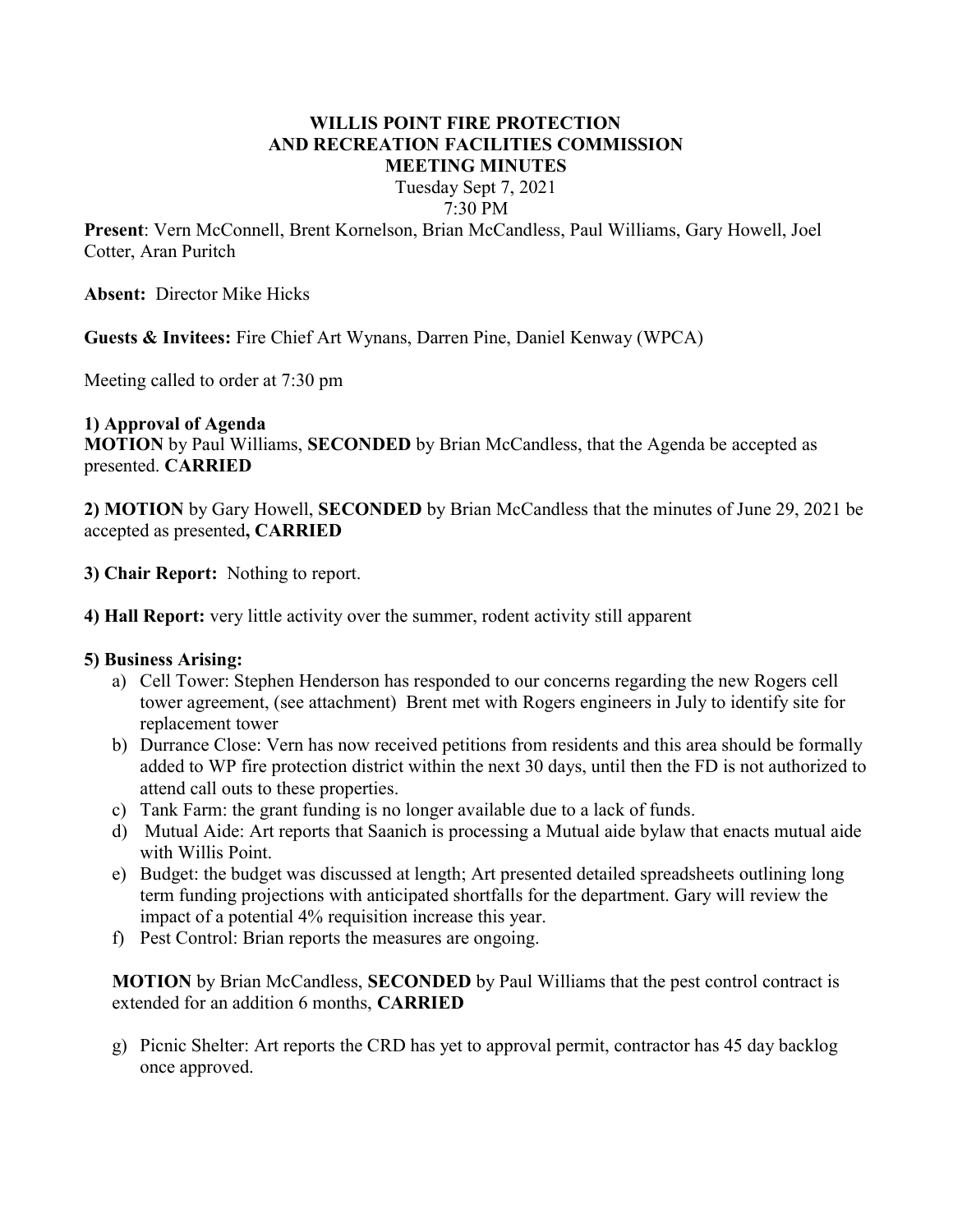h) Paving Hall Apron: Brian has estimated costs of up to \$20K to remove trees, stumps and broken concrete and applying pavement for a protective apron in front of the Hall.

MOTION by Brian McCandless, SECONDED by Brent Kornelson to authorize up to \$5300 for removal of the trees and stumps outside the front of the Hall that are damaging the building integrity and sidewalks in preparation for paving, CARRIED

i) Aran reports he is continuing work with FD to identify long term goals and vision review

6) Fire Chiefs Report: Art reports attendance continues to be strong and Covid protocols are still in place. There are several new recruits; there were minimum call outs over the summer and no fires. Engine 1 was deployed to Kamloops area fires with a blended crew from the area for 1 day before being cancelled. Everyone is the FD is fully vaccinated.

7) Up for re-election this year: Joel, Brian, and Aran

8) WPCA Report: Daniel listed the current issues in the community including heavy equipment parked on Willis Point Rd and the garbage dumped along the road.

9) Grant Application Committee: Aran suggested we should consider a standing committee that focuses on applying for the numerous grants that are available to benefit the Fire Department. The commission is not allowed to apply for grants but applications could be funnelled through the WPCA or Fire Fighters association.

10) Next meeting Oct 5

## Meeting adjourned 10:00 pm.